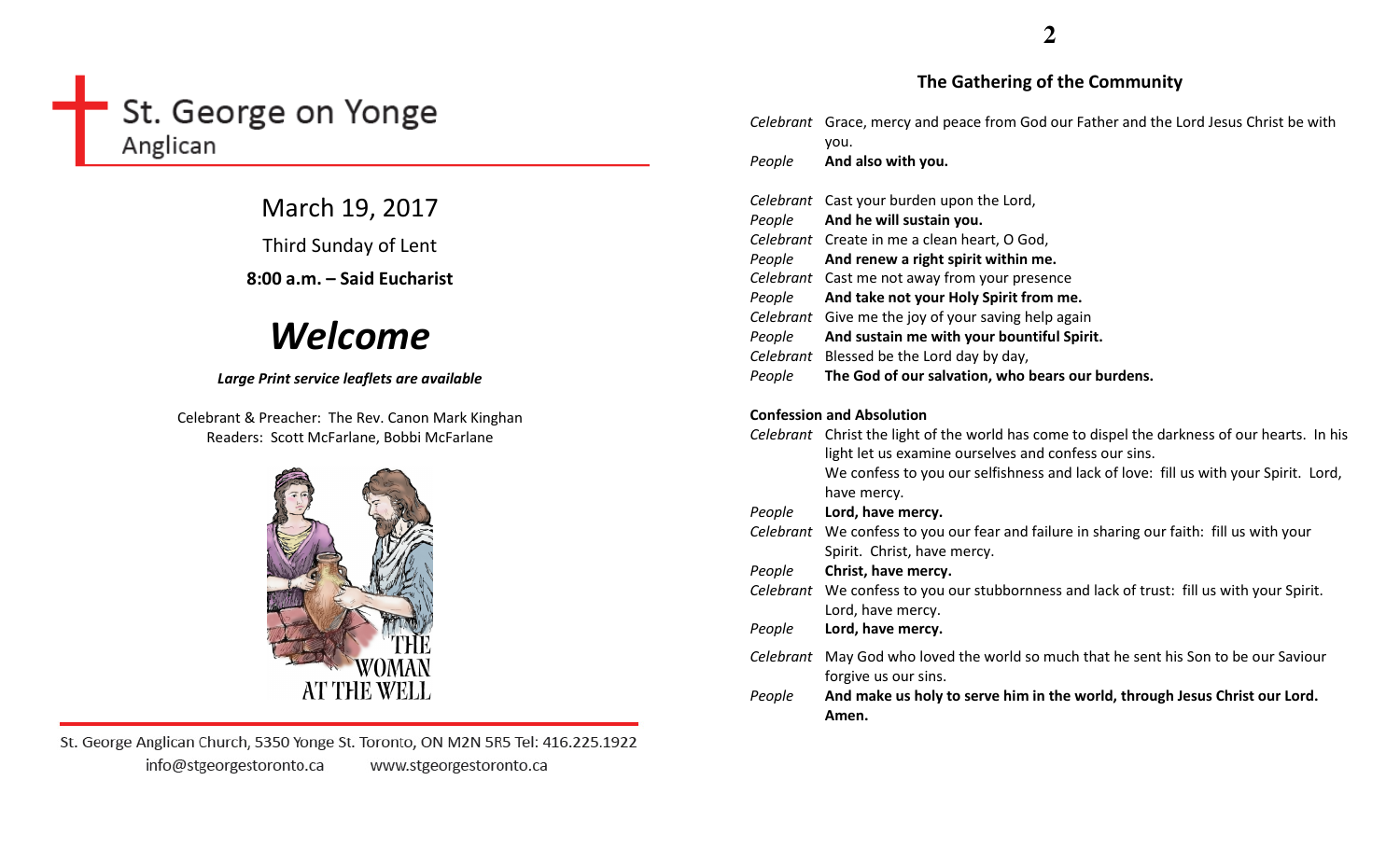3

### The Peace

Celebrant Peace before us; Peace behind us; Peace under our feet. Peace within us; Peace over us; Let all around us be peace. The Peace of the Lord Jesus Christ be always with you.

PeopleAnd also with you.

# Hymn #508 "I Heard the Voice of Jesus Say" Text by Horatius Bonar

- 1 I heard the voice of Jesus say, "Come unto me and rest; lay down, thou weary one, lay down thy head upon my breast." I came to Jesus as I was, so weary, worn, and sad; I found in him a resting place, and he has made me glad.
- I heard the voice of Jesus say, "I am this dark world's light; look unto me, thy morn shall rise, and all thy day be bright." I looked to Jesus and I found in him my star, my sun; and in that light of life I'll walk till travelling days are done.

# Collect of the Day

Celebrant Let us pray.

People Lord of the wellspring, source of life and truth: give us the courage of the Samaritan woman, so that we may receive living water, and worship you in spirit and in truth; through Jesus Christ who quenches our thirst with eternal life. Amen.

# The Proclamation of the Word

# First Reading: Exodus 17:1–7

Reader A reading from the Book of Exodus.

 $1$  From the wilderness of Sin the whole congregation of the Israelites journeyed by stages, as the Lord commanded. They camped at Rephidim, but there was no water for the people to drink. <sup>2</sup>The people quarrelled with Moses, and said, "Give us water to drink." Moses said to them, "Why do you quarrel with me? Why do you test the Lord?"  $3$  But the people thirsted there for water; and the people complained against Moses and said, "Why did you bring us out of Egypt, to kill us and our children and livestock with thirst?"  $4$  So Moses cried out to the Lord, "What shall I do with this people? They are almost ready to stone me."  $5$ The Lord said to Moses, "Go on ahead of the people, and take some of the elders of Israel with you; take in your hand the staff with which you struck the Nile, and go.  $61$  will be standing there in front of you on the rock at Horeb. Strike the rock, and water will come out

of it, so that the people may drink." Moses did so, in the sight of the elders of Israel.  $\frac{7}{1}$ He called the place Massah and Meribah, because the Israelites quarrelled and tested the Lord, saying, "Is the Lord among us or not?"

Reader The Word of the Lord. PeopleThanks be to God.

### Psalm 95

- 1 Come, let us sing to the Lord; let us shout for joy to the rock of our salvation.
- 2 Let us come before his presence with thanksgivingand raise a loud shout to him with psalms.
- 3 For the Lord is a great God, and a great king above all gods.
- 4 In his hand are the caverns of the earth, and the heights of the hills are his also.
- 5 The sea is his, for he made it, and his hands have molded the dry land.
- 6 Come, let us bow down, and bend the knee, and kneel before the Lord our Maker.
- 7 For he is our God, and we are the people of his pasture and the sheep of his hand. Oh, that today you would hearken to his voice!
- 8 Harden not your hearts, as your forebears did in the wilderness, at Meribah, and on that day at Massah, when they tempted me.
- 9 They put me to the test, though they had seen my works.
- 10 Forty years long I detested that generation and said, "This people are wayward in their hearts; they do not know my ways."
- 11 So I swore in my wrath, "They shall not enter into my rest."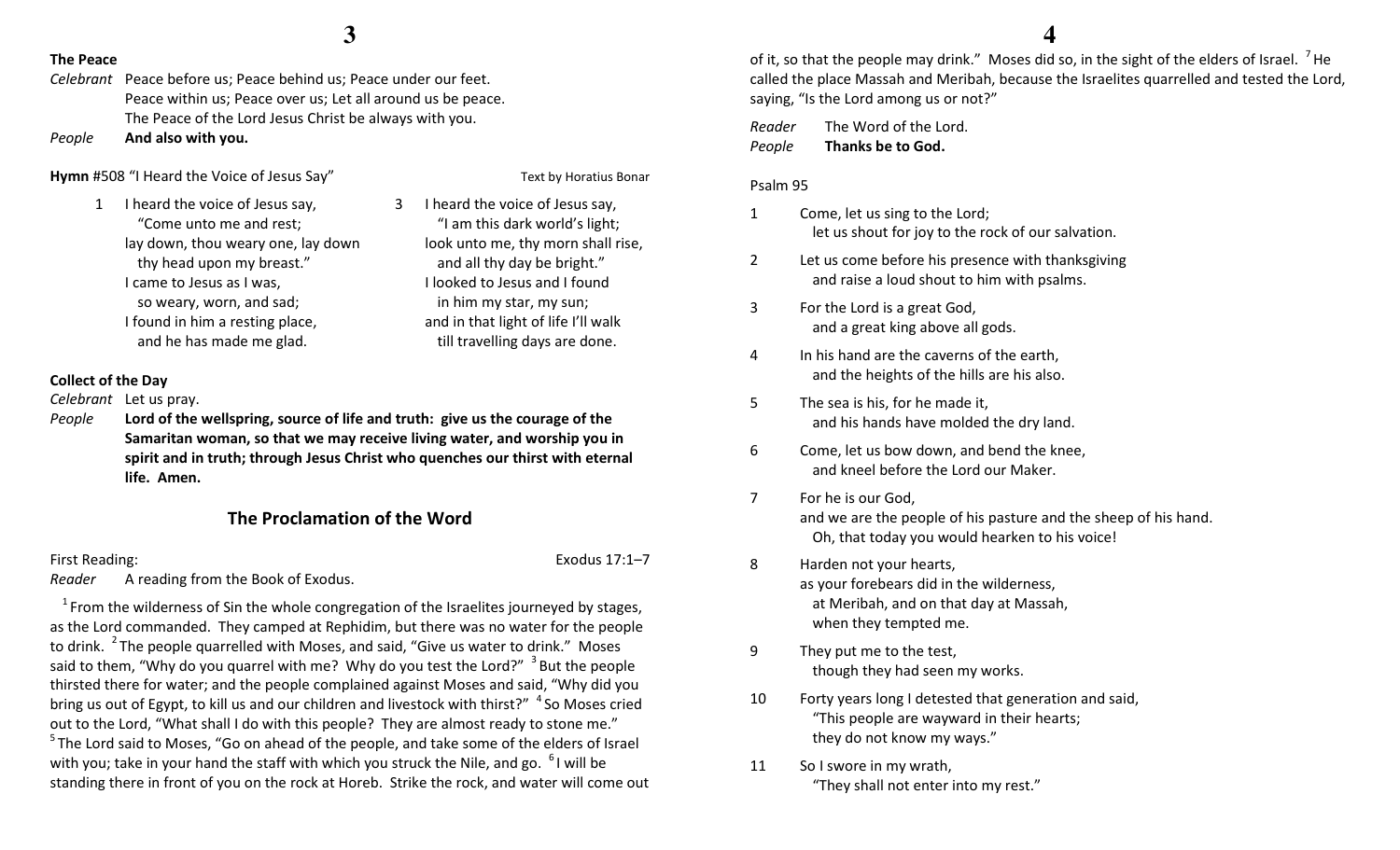Creator of all, we give you thanks for a world full of wonder, but above all because you have called us into a holy fellowship with you and with each other. Guide us in the ways of this your new creation, rooted and grounded in Jesus Christ our Lord. Amen.

Second Reading: Romans 5:1–11

Reader A reading from the Letter of Paul to the Romans.

 $1$ <sup>1</sup> Therefore, since we are justified by faith, we have peace with God through our Lord Jesus Christ,  $\frac{2}{3}$ through whom we have obtained access to this grace in which we stand; and we boast in our hope of sharing the glory of God.  $3$  And not only that, but we also boast in our sufferings, knowing that suffering produces endurance,  $4$  and endurance produces character, and character produces hope,  $\,^5$  and hope does not disappoint us, because God's love has been poured into our hearts through the Holy Spirit that has been given to us.

 $^6$  For while we were still weak, at the right time Christ died for the ungodly.  $^7$  Indeed, rarely will anyone die for a righteous person—though perhaps for a good person someone might actually dare to die. <sup>8</sup> But God proves his love for us in that while we still were sinners Christ died for us.  $9^9$  Much more surely then, now that we have been justified by his blood, will we be saved through him from the wrath of God.  $10^{\circ}$  For if while we were enemies, we were reconciled to God through the death of his Son, much more surely, having been reconciled, will we be saved by his life.  $^{11}$  But more than that, we even boast in God through our Lord Jesus Christ, through whom we have now received reconciliation.

Reader The Word of the Lord. PeopleThanks be to God.

Holy Gospel: John 4:5–42

Celebrant The Lord be with you.

PeopleAnd with thy spirit.

Celebrant The Holy Gospel of our Lord Jesus Christ according to John.

PeopleGlory be to thee, O Lord.

 $5$  So [Jesus] came to a Samaritan city called Sychar, near the plot of ground that Jacob had given to his son Joseph.  $6$  Jacob's well was there, and Jesus, tired out by his journey, was sitting by the well. It was about noon.

<sup>7</sup> A Samaritan woman came to draw water, and Jesus said to her, "Give me a drink."  $8$  (His disciples had gone to the city to buy food.)  $9^9$  The Samaritan woman said to him, "How is it that you, a Jew, ask a drink of me, a woman of Samaria?" (Jews do not share things in common with Samaritans.)  $^{10}$  Jesus answered her, "If you knew the gift of God, and who it is that is saying to you, 'Give me a drink,' you would have asked him, and he would have given

you living water." <sup>11</sup>The woman said to him, "Sir, you have no bucket, and the well is deep. Where do you get that living water?  $12$  Are you greater than our ancestor Jacob, who gave us the well, and with his sons and his flocks drank from it?"  $13$  Jesus said to her, "Everyone who drinks of this water will be thirsty again,  $14$  but those who drink of the water that I will give them will never be thirsty. The water that I will give will become in them a spring of water gushing up to eternal life."  $15$  The woman said to him, "Sir, give me this water, so that I may never be thirsty or have to keep coming here to draw water."

 $^{16}$  Jesus said to her, "Go, call your husband, and come back."  $^{17}$  The woman answered him, "I have no husband." Jesus said to her, "You are right in saying, 'I have no husband;'  $^{18}$  for you have had five husbands, and the one you have now is not your husband. What you have said is true!"  $^{19}$  The woman said to him, "Sir, I see that you are a prophet.  $^{20}$  Our ancestors worshipped on this mountain, but you say that the place where people must worship is in Jerusalem."  $^{21}$  Jesus said to her, "Woman, believe me, the hour is coming when you will worship the Father neither on this mountain nor in Jerusalem. <sup>22</sup> You worship what you do not know; we worship what we know, for salvation is from the Jews.  $^{23}$  But the hour is coming, and is now here, when the true worshippers will worship the Father in spirit and truth, for the Father seeks such as these to worship him.  $24$  God is spirit, and those who worship him must worship in spirit and truth."  $^{25}$  The woman said to him, "I know that Messiah is coming" (who is called Christ). "When he comes, he will proclaim all things to us."  $^{26}$  Jesus said to her, "I am he, the one who is speaking to you."

 $^{27}$  Just then his disciples came. They were astonished that he was speaking with a woman, but no one said, "What do you want?" or, "Why are you speaking with her?"  $^{28}$  Then the woman left her water-jar and went back to the city. She said to the people,  $^{29}$  "Come and see a man who told me everything I have ever done! He cannot be the Messiah, can he?"  $30$  They left the city and were on their way to him.

 $31$  Meanwhile the disciples were urging him, "Rabbi, eat something."  $32$  But he said to them, "I have food to eat that you do not know about."  $33$  So the disciples said to one another, "Surely no one has brought him something to eat?"  $34$  Jesus said to them, "My food is to do the will of him who sent me and to complete his work.  $^{35}$  Do you not say, 'Four months more, then comes the harvest?' But I tell you, look around you, and see how the fields are ripe for harvesting.  $36$  The reaper is already receiving wages and is gathering fruit for eternal life, so that sower and reaper may rejoice together.  $37$  For here the saying holds true, 'One sows and another reaps.'  $38$  I sent you to reap that for which you did not labour. Others have laboured, and you have entered into their labour."

 $39$  Many Samaritans from that city believed in him because of the woman's testimony, "He told me everything I have ever done."  $40$  So when the Samaritans came to him, they asked him to stay with them; and he stayed there for two days.  $41$  And many more believed because of his word.  $42$  They said to the woman, "It is no longer because of what you said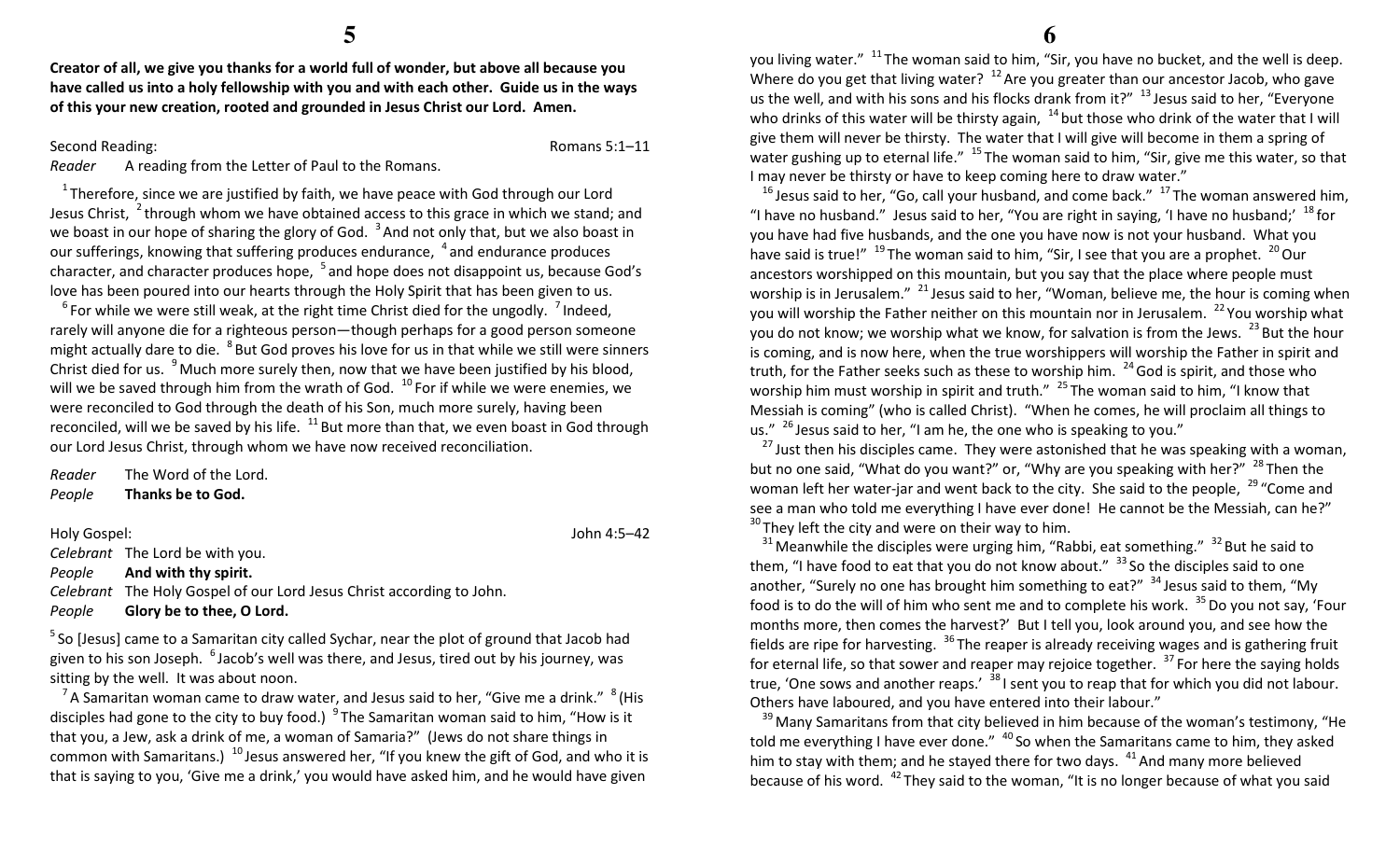that we believe, for we have heard for ourselves, and we know that this is truly the Saviour of the world."

Celebrant The Gospel of Christ. PeoplePraise be to thee, O Christ.

Sermon

A time for silent reflection is kept.

### The Apostles' Creed

People I believe in God the Father almighty, maker of heaven and earth: And in Jesus Christ his only Son our Lord, who was conceived by the Holy Ghost, born of the Virgin Mary, suffered under Pontius Pilate, was crucified, dead, and buried; he descended into hell; the third day he rose again from the dead; he ascended into heaven, and sitteth on the right hand of God the Father almighty; from thence he shall come to judge the quick and the dead. I believe in the Holy Ghost; the holy catholic Church; the communion of saints; the forgiveness of sins; the resurrection of the body, and the life everlasting. Amen.

The Prayers of the People

# The Celebration of the Eucharist

### The Prayer over the Gifts

Celebrant Let us pray.

People Spring of life and Source of goodness, receive all we offer you this day, and bring us to the living water, Jesus Christ, your Son our Lord. Amen.

# The Great Thanksgiving

# Eucharistic Prayer A

Proper Preface Lent Celebrant The Lord be with you. People And with thy spirit. Celebrant Lift up your hearts. People We lift them up unto the Lord. Celebrant Let us give thanks unto our Lord God. PeopleIt is meet and right so to do.

Celebrant It is very meet, right, and our bounden duty, that we should at all times, and in all places, give thanks unto thee, O Lord, holy Father, almighty, everlasting God, creator and preserver of all things.

> Who hast bidden us thy faithful people to cleanse our hearts and to prepare with joy for the paschal feast; that reborn through the waters of baptism, and renewed in the eucharistic mystery, we may be more fervent in prayer and more generous in works of love.

Therefore with angels and archangels, and with all the company of heaven, we laud and magnify thy glorious name; evermore praising thee and saying:

People Holy, holy, holy, Lord God of Hosts, heaven and earth are full of thy glory. Glory be to thee, O Lord most high.

Blessed is he that cometh in the name of the Lord: Hosanna in the highest.

Celebrant Blessing and glory and thanksgiving be unto thee, almighty God, our heavenly Father, who of thy tender mercy didst give thine only Son Jesus Christ to take our nature upon him, and to suffer death upon the cross for our redemption; who made there, by his one oblation of himself once offered, a full, perfect, and sufficient sacrifice, oblation, and satisfaction, for the sins of the whole world; and did institute, and in his holy Gospel command us to continue, a perpetual memorial of that his precious death, until his coming again.

> Hear us, O merciful Father, we most humbly beseech thee; and grant that we receiving these thy creatures of bread and wine, according to thy Son our Saviour Jesus Christ's holy institution, in remembrance of his death and passion, may be partakers of his most blessed body and blood;

who, in the same night that he was betrayed, took bread; and, when he had given thanks, he brake it; and gave it to his disciples, saying, "Take, eat; this is my body which is given for you: Do this in remembrance of me."

Likewise after supper he took the cup; and when he had given thanks, he gave it to them, saying, "Drink ye all, of this; for this is my blood of the new covenant, which is shed for you and for many for the remission of sins: Do this, as oft as ye shall drink it, in remembrance of me."

Wherefore, O Father, Lord of heaven and earth, we thy humble servants, with all thy holy Church, remembering the precious death of thy beloved Son, his mighty resurrection, and glorious ascension, and looking for his coming again in glory, do make before thee, in this sacrament of the holy bread of eternal life and the cup of everlasting salvation, the memorial which he hath commanded:

PeopleWe praise thee, we bless thee, we thank thee, and we pray to thee, Lord our God.